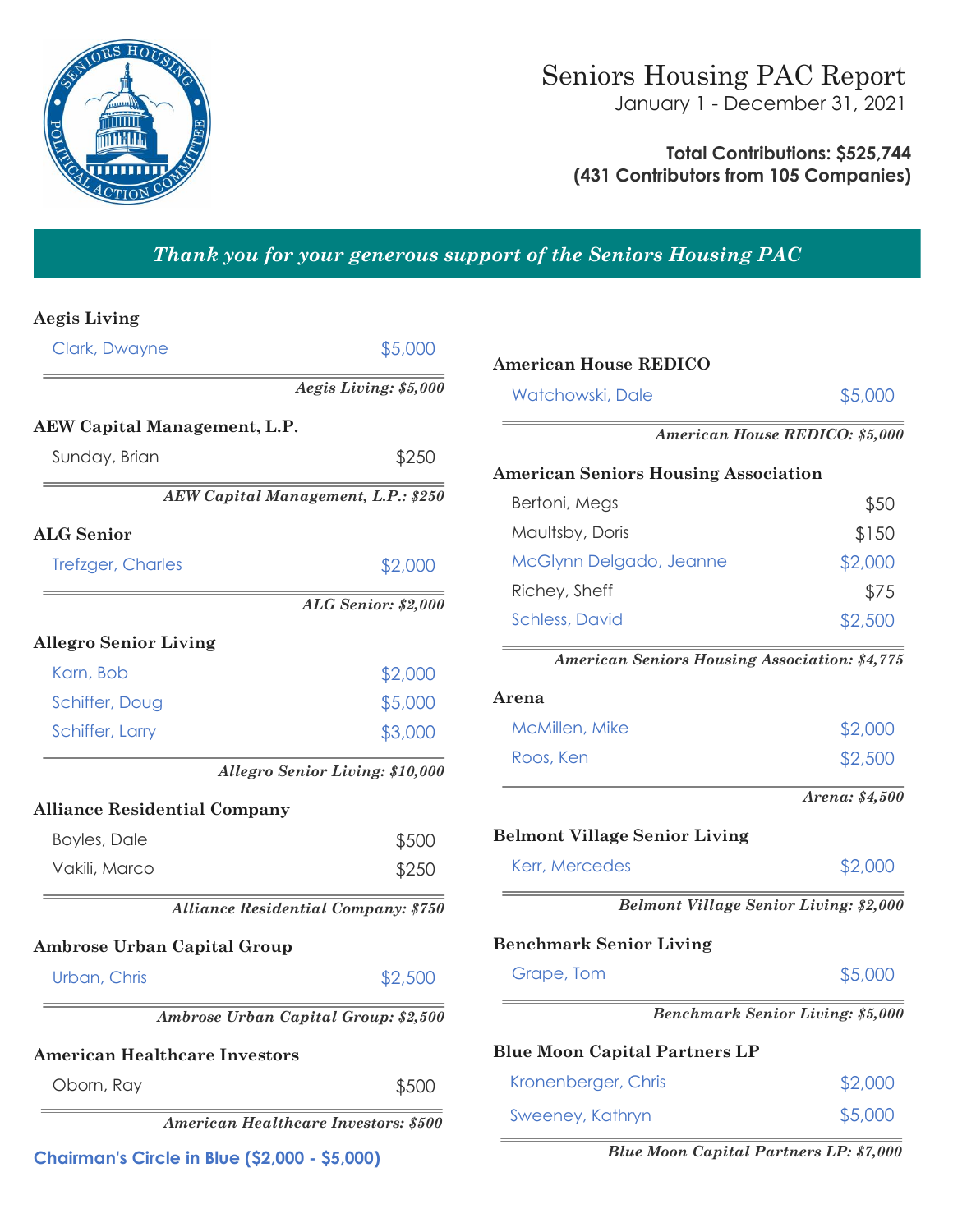| <b>Blueprint Healthcare Real Estate Advisors</b>          |                                          |
|-----------------------------------------------------------|------------------------------------------|
| Firestone, Ben                                            | \$2,000                                  |
| Gehl, Jacob                                               | \$2,000                                  |
| <b>Blueprint Healthcare Real Estate Advisors: \$4,000</b> |                                          |
| <b>Bridge Seniors</b>                                     |                                          |
| Anderson, Phil                                            | \$2,000                                  |
| Chapin, Robb                                              | \$5,000                                  |
| Peeper, Blake                                             | \$2,500                                  |
|                                                           | <b>Bridge Seniors: \$9,500</b>           |
| <b>Bridgewood Property Company</b>                        |                                          |
| Gray, Jim                                                 | \$5,000                                  |
| <b>Bridgewood Property Company: \$5,000</b>               |                                          |
| <b>Brightview Senior Living</b>                           |                                          |
| Dollenberg, Doug                                          | \$2,000                                  |
| Duker, Marilynn                                           | \$2,500                                  |
|                                                           | <b>Brightview Senior Living: \$4,500</b> |
| <b>Brinkmann Constructors</b>                             |                                          |
| Randolph, Rebecca                                         | \$2,000                                  |
|                                                           | Brinkmann Constructors: \$2,000          |
| <b>Brookdale</b>                                          |                                          |
| Maingot, Chris                                            | \$1,000                                  |
|                                                           | Brookdale: \$1,000                       |
| Capital Health Group, LLC                                 |                                          |
| Assiran, Ken                                              | \$5,000                                  |
|                                                           | Capital Health Group, LLC: \$5,000       |
| <b>Capital One Healthcare Real Estate</b>                 |                                          |
| <b>Bultman, Mark</b>                                      | \$2,000                                  |
| Harper, Dave                                              | \$2,000                                  |
|                                                           |                                          |

**Chairman's Circle in Blue (\$2,000 - \$5,000)**

# **Capitol Seniors Housing**

| <b>Cascade Living Group</b>             |                                      |
|-----------------------------------------|--------------------------------------|
| Shorten, Bill                           | \$2,000                              |
|                                         | Cascade Living Group: \$2,000        |
| <b>CBRE Capital Markets</b>             |                                      |
| Will, Aron                              | \$2,000                              |
|                                         | <b>CBRE Capital Markets: \$2,000</b> |
| <b>Cedarbrook Senior Living, LLC</b>    |                                      |
| Damone, Mike                            | \$5,000                              |
| Mercer, Bob                             | \$5,000                              |
| Cedarbrook Senior Living, LLC: \$10,000 |                                      |
| <b>Cedarhurst Senior Living</b>         |                                      |
| Jennings, Joshua                        | \$2,500                              |
| Wertman, Stephen                        | \$2,500                              |
|                                         | Cedarhurst Senior Living: \$5,000    |
| <b>Chicago Pacific Founders</b>         |                                      |
| Flatt, Jay                              | \$500                                |
| Rijos, John                             | \$5,000                              |
|                                         | Chicago Pacific Founders: \$5,500    |
| <b>Clearwater Living</b>                |                                      |
| Morgan, Danielle                        | \$2,000                              |
|                                         | <b>Clearwater Living: \$2,000</b>    |
| <b>Commonwealth Senior Living</b>       |                                      |
| Parker, Earl                            | \$2,000                              |
|                                         | Commonwealth Senior Living: \$2,000  |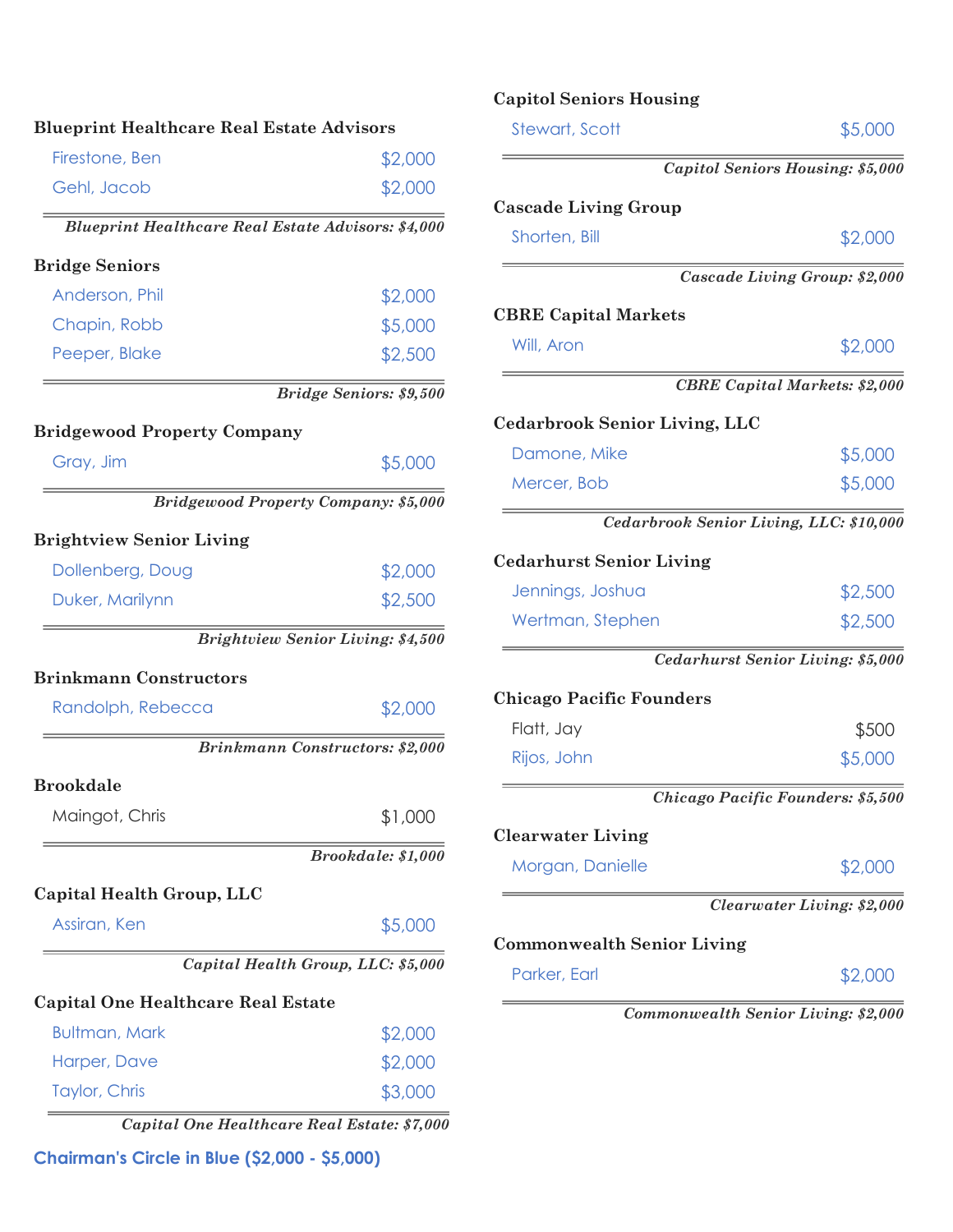| Swartz, Rick  | \$2,000                      |
|---------------|------------------------------|
|               | Cushman & Wakefield: \$2,000 |
| Direct Supply |                              |
| Daniels, Joe  | \$2,500                      |
| Denman, Corey | \$2,500                      |
|               | Direct Supply: \$5,000       |

## **Discovery Senior Living**

| Alongi, Anthony     | \$100   |
|---------------------|---------|
| Brown, Jeff         | \$250   |
| Cesar, Tim          | \$1,000 |
| Costello, Tom       | \$2,500 |
| Culpepper, Brian    | \$300   |
| Cundiff, Daniel     | \$501   |
| Davidson, Sabrina   | \$100   |
| Donnelly, Amanda    | \$50    |
| Floyd, Jeffrey      | \$750   |
| Gasaway, Nicole     | \$500   |
| Goldberg, Donna     | \$25    |
| Guy, Hubert         | \$150   |
| Harris, Melanie     | \$25    |
| Hernandez, Ashley   | \$100   |
| Hutchinson, Richard | \$5,000 |
| Jones, Katie        | \$25    |
| Kading, Steven      | \$50    |
| Khalife, Bob        | \$105   |
| Lacy, Lisa          | \$1,000 |
| LaVanway, Heidi     | \$100   |
| Leonard, Marsha     | \$100   |
| Maranto, Louis      | \$750   |
| McGraw, Kevin       | \$100   |
| Miller, Erin        | \$500   |
| Moore, Jolene       | \$200   |
| Pearson, Jarred     | \$50    |
| Roberts, Linda      | \$200   |

# **Discovery Senior Living (cont.) Cushman & Wakefield**

| Sciortino, Bill   | \$3,000 |
|-------------------|---------|
| Thies, Diana      | \$1,000 |
| Thompson, Julie   | \$30    |
| Thompson, Kasi    | \$100   |
| Totorico, Richard | \$200   |
| Turner, Kerri     | \$100   |
| Utley-Hott, Debra | \$10    |
| Weidenbach, Julia | \$200   |
| Williams, Therese | \$100   |
|                   |         |

*Discovery Senior Living: \$19,271* 

| <b>Duane Morris LLP</b>              |                                               |
|--------------------------------------|-----------------------------------------------|
| Domescik, Kirk                       | \$2,500                                       |
| Kayser, Susan                        | \$1,000                                       |
|                                      | Duane Morris LLP: \$3,500                     |
| <b>English Meadows Senior Living</b> |                                               |
| Williams, Mike                       | \$2,000                                       |
|                                      | <b>English Meadows Senior Living: \$2,000</b> |
| <b>ERDMAN</b>                        |                                               |
| Hudgins, Todd                        | \$500                                         |
|                                      | ERDMAN: \$500                                 |
| <b>Erickson Senior Living</b>        |                                               |
| <b>Butler, Alan</b>                  | \$3,500                                       |
|                                      | Erickson Senior Living: \$3,500               |
| <b>Evergreen Senior Living</b>       |                                               |
| Coates, Chris                        | \$5,000                                       |
|                                      | Evergreen Senior Living: \$5,000              |
| <b>Foley &amp; Lardner LLP</b>       |                                               |
| Okaty, Michael                       | \$2,000                                       |
|                                      | Foley & Lardner LLP: \$2,000                  |
| <b>Franklin Companies</b>            |                                               |
| Wilbur, Kevin                        | \$2,000                                       |

*Franklin Companies: \$2,000*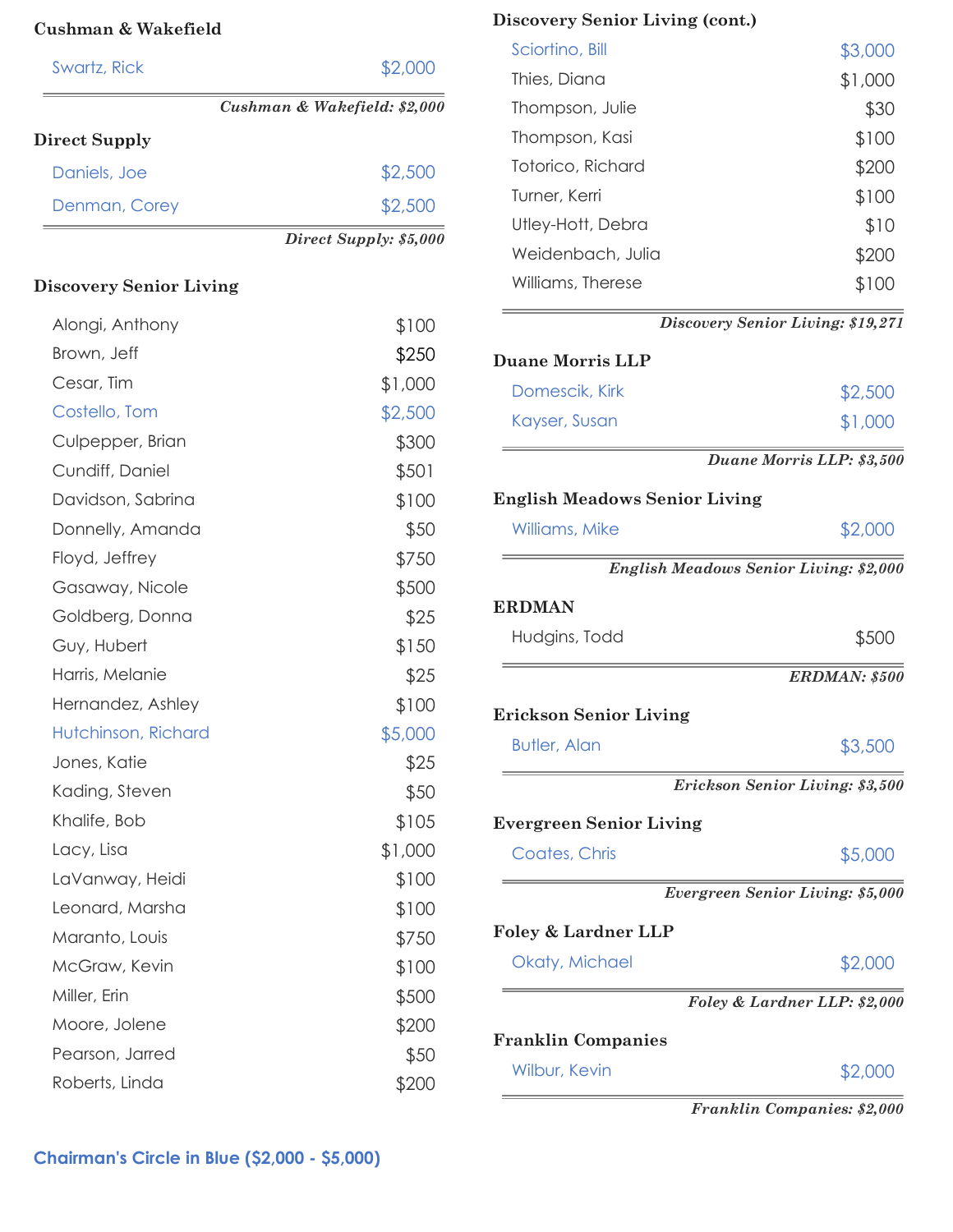| Roderick, Greg                                                                                        | \$5,000                                                                                                                                                               |
|-------------------------------------------------------------------------------------------------------|-----------------------------------------------------------------------------------------------------------------------------------------------------------------------|
|                                                                                                       | Frontier Management: \$5,000                                                                                                                                          |
| <b>Grace Management, Inc.</b>                                                                         |                                                                                                                                                                       |
| Geller, Guy                                                                                           | \$2,000                                                                                                                                                               |
|                                                                                                       | Grace Management, Inc.: \$2,000                                                                                                                                       |
| <b>Hamilton Insurance Agency</b>                                                                      |                                                                                                                                                                       |
| Zuccari, Jason                                                                                        | \$2,000                                                                                                                                                               |
|                                                                                                       | Hamilton Insurance Agency: \$2,000                                                                                                                                    |
| <b>Hanson Bridgett LLP</b>                                                                            |                                                                                                                                                                       |
| Goldman, Joel                                                                                         | \$3,500                                                                                                                                                               |
| Gordon, Paul                                                                                          | \$3,500                                                                                                                                                               |
| Hanson Bridgett Partners                                                                              | \$5,000                                                                                                                                                               |
|                                                                                                       | Hanson Bridgett LLP: \$12,000                                                                                                                                         |
|                                                                                                       |                                                                                                                                                                       |
|                                                                                                       |                                                                                                                                                                       |
| Stevens, Josh                                                                                         |                                                                                                                                                                       |
|                                                                                                       |                                                                                                                                                                       |
|                                                                                                       |                                                                                                                                                                       |
| Hanson, Sarabeth                                                                                      |                                                                                                                                                                       |
| Smick, Tim                                                                                            |                                                                                                                                                                       |
|                                                                                                       |                                                                                                                                                                       |
|                                                                                                       |                                                                                                                                                                       |
| <b>Blumenthal, Colleen</b>                                                                            |                                                                                                                                                                       |
| DePerty, Anne                                                                                         |                                                                                                                                                                       |
| Gaev, Ilya                                                                                            |                                                                                                                                                                       |
| LaPlant, Christie                                                                                     |                                                                                                                                                                       |
| Lewis, Alicia                                                                                         |                                                                                                                                                                       |
| McKenzie, Taylor                                                                                      |                                                                                                                                                                       |
| <b>Harbor Point Capital</b><br><b>Harbor Retirement Associates</b><br>HealthTrust<br>Medred, Samantha | \$5,000<br>Harbor Point Capital: \$5,000<br>\$2,500<br>\$2,500<br>Harbor Retirement Associates: \$5,000<br>\$5,000<br>\$20<br>\$250<br>\$50<br>\$250<br>\$25<br>\$100 |
| Mosteiro, Christine                                                                                   | \$75                                                                                                                                                                  |

| HealthTrust (cont.)<br>Prato, Jesse    | \$50                                 |
|----------------------------------------|--------------------------------------|
| Silverwood, Chris                      | \$20                                 |
| Thomas, Blain                          | \$10                                 |
| Walther, Kim                           | \$100                                |
|                                        | HealthTrust: \$10,950                |
| <b>HJ</b> Sims                         |                                      |
| Sands, Jeff                            | \$3,000                              |
|                                        | <b>HJ</b> Sims: \$3,000              |
| <b>Houlihan Lokey</b>                  |                                      |
| Ryan, Matthew                          | \$2,000                              |
|                                        | Houlihan Lokey: \$2,000              |
| <b>Huntington National Bank</b>        |                                      |
| Myers, Suzanne                         | \$2,000                              |
| Silvers, Lisa                          | \$100                                |
|                                        | Huntington National Bank: \$2,100    |
| Irving Levin Associates, Inc.          |                                      |
| Monroe, Stephen                        | \$500                                |
|                                        | Irving Levin Associates, Inc.: \$500 |
| <b>Juniper Communities</b>             |                                      |
| Katzmann, Lynne                        | \$5,000                              |
|                                        | Juniper Communities: \$5,000         |
| <b>Kisco Senior Living</b>             |                                      |
| Kohlberg, Andy                         | \$3,000                              |
| Ritschel, MJ                           | \$2,000                              |
|                                        | Kisco Senior Living: \$5,000         |
| <b>Koelsch Communities</b>             |                                      |
| Baker, Pamela                          | \$50                                 |
|                                        | \$500                                |
| Christianson, Dennis<br>Koelsch, Aaron | \$3,000                              |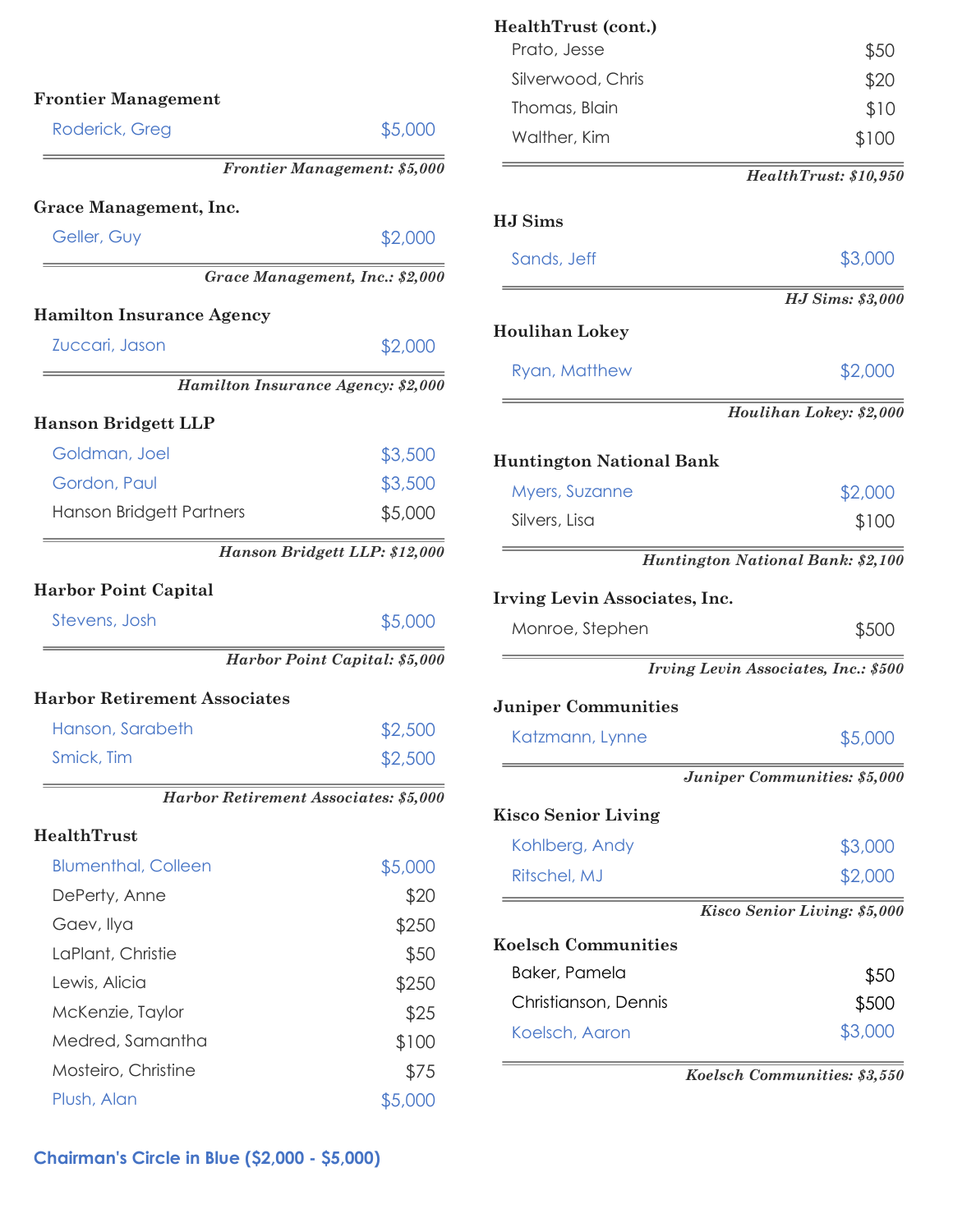|                                             |                                | <b>Marsh</b>                                 |                                           |
|---------------------------------------------|--------------------------------|----------------------------------------------|-------------------------------------------|
|                                             |                                | Atkinson, John                               | \$5,000                                   |
|                                             |                                | Lederer, Rodger                              | \$2,000                                   |
|                                             |                                | Lieber, Scott                                | \$2,000                                   |
|                                             |                                | Pokora, Michael                              | \$2,500                                   |
| <b>LCS</b>                                  |                                |                                              | Marsh: \$11,500                           |
| Weisenburger, Joe                           | \$2,000                        | MidCap Financial Services, LLC               |                                           |
|                                             | LCS: \$2,000                   | McMeen, Kevin                                | \$4,000                                   |
| <b>LeaderStat and The Ganzhorn Suites</b>   |                                | MidCap Financial Services, LLC: \$4,000      |                                           |
| Alvarez, Eleanor                            | \$2,000                        | Milestone Retirement Communities, LLC        |                                           |
| LeaderStat and The Ganzhorn Suites: \$2,000 |                                | Dooley, Patrick                              | \$500                                     |
| <b>Liberty Senior Living</b>                |                                | Milestone Retirement Communities, LLC: \$500 |                                           |
| <b>Bork, Matt</b>                           | \$2,000                        | <b>Morgan Stanley</b>                        |                                           |
| Purvis, Will                                | \$2,000                        | Johnson, Matthew                             | \$2,000                                   |
|                                             | Liberty Senior Living: \$4,000 |                                              | Morgan Stanley: \$2,000                   |
| <b>Longview Senior Housing Advisors</b>     |                                | <b>National Health Investors</b>             |                                           |
| <b>Best, Thilo</b>                          | \$5,000                        | Kelly, Michelle                              | \$2,500                                   |
| Robinson, Matt                              | \$500                          | Mendelsohn, Eric                             | \$3,000                                   |
| Longview Senior Housing Advisors: \$5,500   |                                | Pascoe, Kevin                                | \$2,000                                   |
| LTC Properties, Inc.                        |                                |                                              | <b>National Health Investors: \$7,500</b> |
| Kessler, Pam                                | \$2,500                        | <b>Northbridge Companies</b>                 |                                           |
| Malin, Clint                                | \$2,500                        | Coughlin, Jim                                | \$3,000                                   |
| Simpson, Wendy                              | \$5,000                        | Nowokunski, Wendy                            | \$2,000                                   |
|                                             | LTC Properties, Inc.: \$10,000 |                                              | Northbridge Companies: \$5,000            |
| Lument                                      |                                | One Eighty   Leisure Care                    |                                           |
| <b>Boitano</b> , Dave                       | \$2,000                        | Madsen, Dan                                  | \$5,000                                   |
| Jones, Craig                                | \$2,000                        |                                              | One Eighty   Leisure Care: \$5,000        |
|                                             | <b>Lument: \$4,000</b>         | OnShift, Inc.                                |                                           |
|                                             |                                | Long, Chip                                   | \$3,000                                   |
|                                             |                                | Woodka, Mark                                 | \$3,000                                   |
|                                             |                                |                                              | <b>OnShift, Inc.: \$6,000</b>             |
|                                             |                                | Oppidan                                      |                                           |
|                                             |                                | Rusk, Shannon                                | \$2,000                                   |
|                                             |                                |                                              | Oppidan: \$2,000                          |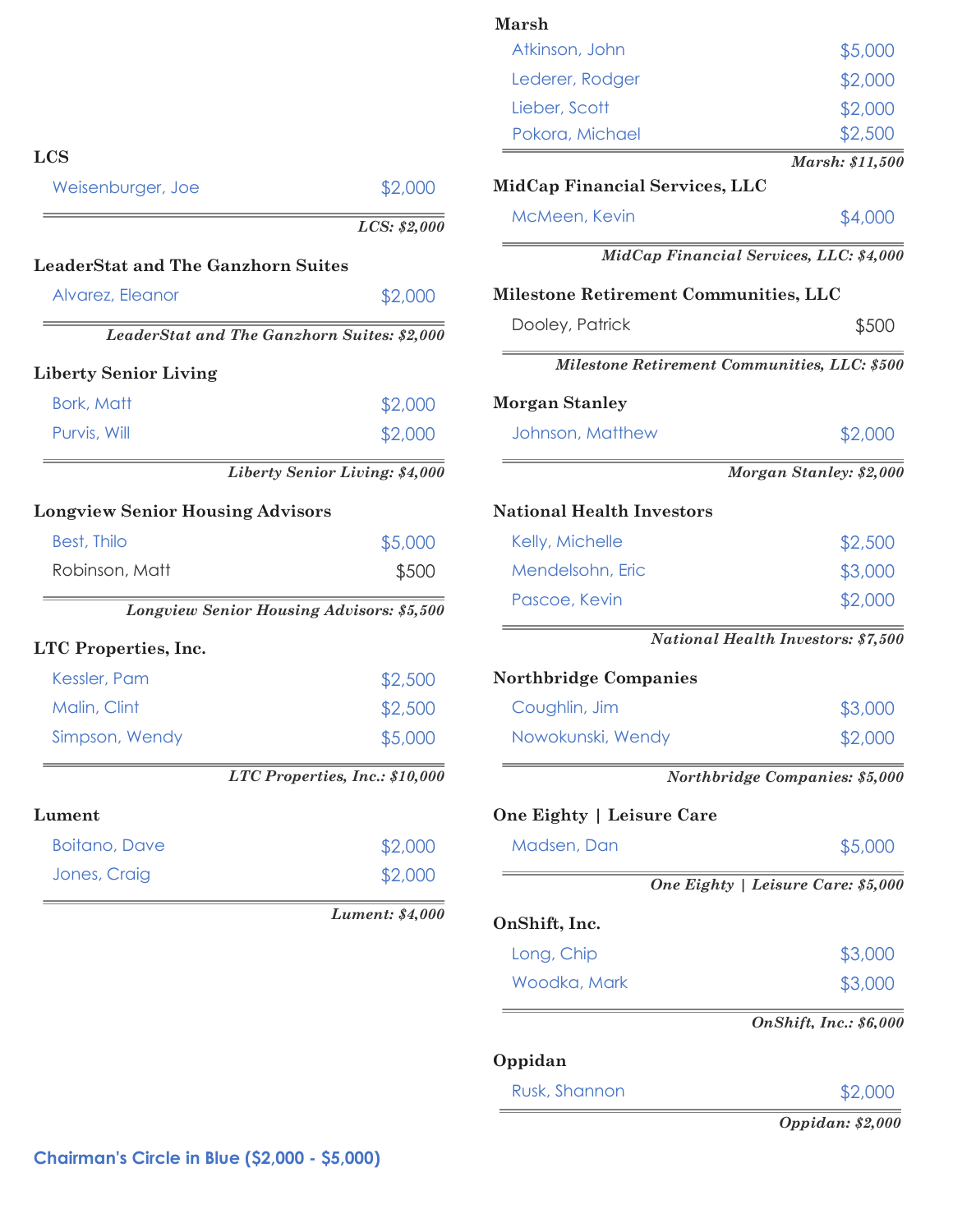| Finis, Jerry                             | \$5,000                            |
|------------------------------------------|------------------------------------|
|                                          | Pathway to Living: \$5,000         |
| <b>Pegasus Senior Living</b>             |                                    |
| Hollister, Chris                         | \$2,500                            |
|                                          | Pegasus Senior Living: \$2,500     |
| <b>PGIM Real Estate</b>                  |                                    |
| <b>Blazejewski, Steve</b>                | \$2,000                            |
| Fenton, Chris                            | \$2,500                            |
| McKeever, Daniel                         | \$2,000                            |
| Scheppmann, Dana                         | \$2,500                            |
|                                          | <b>PGIM Real Estate: \$9,000</b>   |
| PointClickCare                           |                                    |
| Evanich, Alexis                          | \$2,000                            |
|                                          | PointClickCare: \$2,000            |
| <b>Primrose Retirement Communities</b>   |                                    |
| Morgan, Brian                            | \$2,000                            |
| Primrose Retirement Communities: \$2,000 |                                    |
| <b>Priority Life Care</b>                |                                    |
| Petras, Bobby                            | \$2,000                            |
| Petras, Sevy                             | \$2,000                            |
|                                          | <b>Priority Life Care: \$4,000</b> |
| <b>ProMatura Group</b>                   |                                    |
|                                          | \$5,000                            |
| Wylde, Margaret                          |                                    |
|                                          | ProMatura Group: \$5,000           |
| Ray Stone, Inc.                          |                                    |

| Getchey, John                       | \$2,000                               |
|-------------------------------------|---------------------------------------|
|                                     | <b>ReNew REIT: \$2,000</b>            |
| <b>Resort Lifestyle Communities</b> |                                       |
| Collingsworth, Breck                | \$5,000                               |
|                                     | Resort Lifestyle Communities: \$5,000 |
| <b>Ridge Care</b>                   |                                       |
| Dickerson, Jeff                     | \$5,000                               |
|                                     | Ridge Care: \$5,000                   |
| <b>RSF Partners</b>                 |                                       |
| Read, Kurt                          | \$5,000                               |
|                                     | <b>RSF Partners: \$5,000</b>          |
| <b>Ryan Companies</b>               |                                       |
| Ferguson, Julie                     | \$2,000                               |
|                                     | Ryan Companies: \$2,000               |
| SafelyYou                           |                                       |
| Netscher, George                    | \$2,500                               |
|                                     | SafelyYou: \$2,500                    |
| <b>Sagora Senior Living</b>         |                                       |
| <b>Edwards, Donny</b>               | \$5,000                               |
|                                     | Sagora Senior Living: \$5,000         |
| <b>Salem Equity</b>                 |                                       |
| Hands, David                        | \$5,000                               |
| Hands, Jim                          | \$5,000                               |
|                                     | Salem Equity: \$10,000                |
| <b>Senior Housing News</b>          |                                       |
| Yedinak, John                       | \$2,000                               |
|                                     | <b>Senior Housing News: \$2,000</b>   |
| <b>Senior Lifestyle</b>             |                                       |
| Aloise, Tony                        | \$1,250                               |

Behr, Beth  $$100$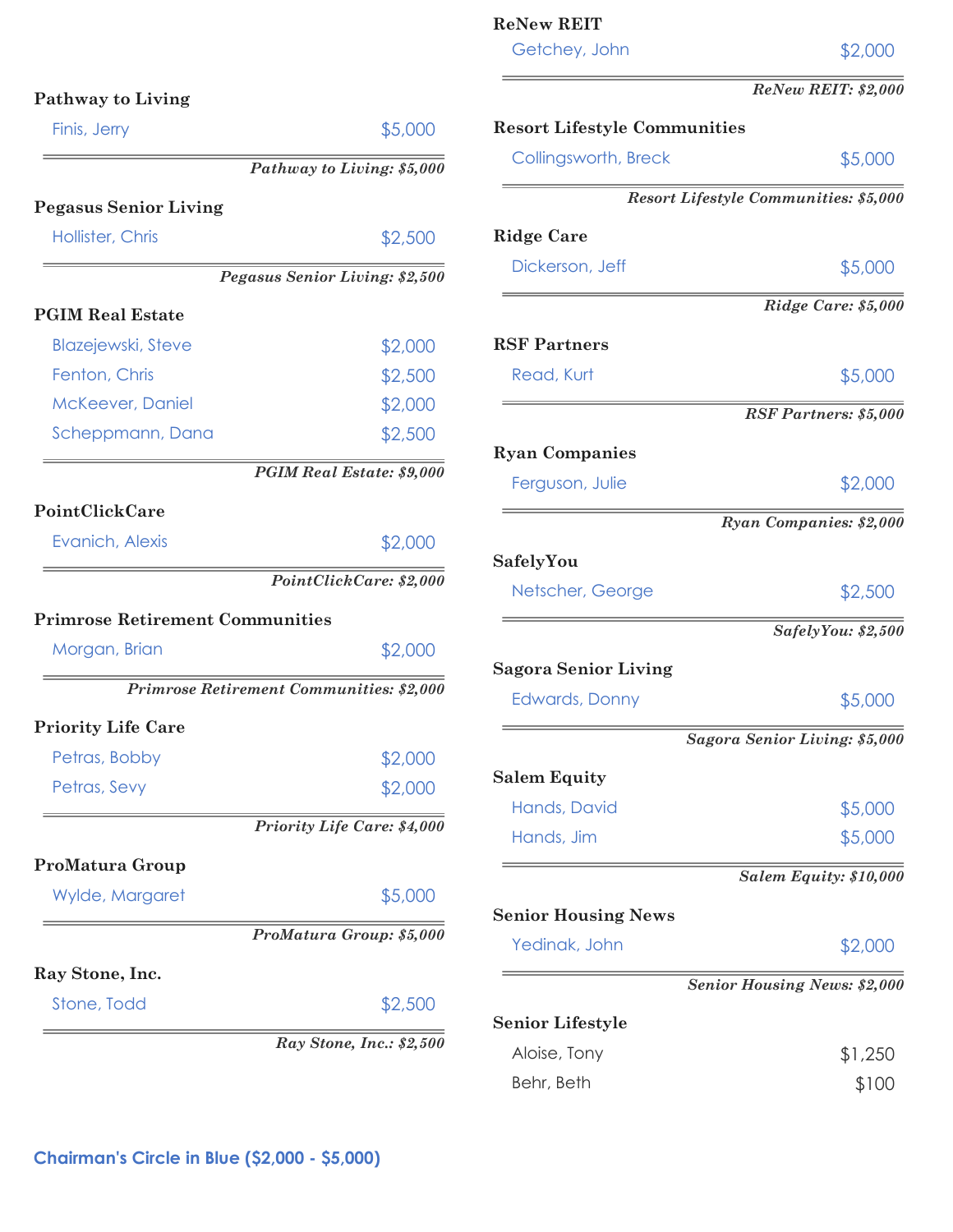| Briars, Deborah      | \$25                       |
|----------------------|----------------------------|
| Calderwood, Ada      | \$50                       |
| Cyplik, David        | \$150                      |
| Daily, Jessica       | \$50                       |
| Danczyk, Michael     | \$200                      |
| DeLuca, Jon          | \$5,000                    |
| Dodson, Deanna       | \$20                       |
| Dupor, Cherie        | \$250                      |
| Frumm, Jerry         | \$5,000                    |
| Gawronski, Bob       | \$750                      |
| Grasse, Bill         | \$150                      |
| Hill, Jodi           | \$100                      |
| Jaksic, Carolyn      | \$75                       |
| Januskaite, Kristina | \$50                       |
| Kaplan, Bill         | \$5,000                    |
| Keena, Heather       | \$250                      |
| Kleckner, Jennifer   | \$250                      |
| Klutznick, Jim       | \$500                      |
| Lee, Patrick         | \$500                      |
| Lester, Adam         | \$100                      |
| Levy, Steve          | \$2,000                    |
| Reed, Lisa           | \$200                      |
| Rice, Dale           | \$25                       |
| Robins, Justin       | \$2,000                    |
| Sebastian, Tami      | \$50                       |
| Soler, Sarah         | \$50                       |
| Umanskiy, Regina     | \$200                      |
| Witte, Janine        | \$200                      |
|                      | Senior Lifestyle: \$24,545 |

**Senior Lifestyle (cont.)**

#### **Senior Living Communities, LLC**

| Thompson, Ben           | \$2,500 |
|-------------------------|---------|
| <b>Thompson, Donald</b> | \$5,000 |
| Thompson, Josh          | \$2,500 |

*Senior Living Communities, LLC: \$10,000* 

## **Senior Living Investment Brokerage**

| Alley, Matthew      | \$3,000 |
|---------------------|---------|
| Balow, Dave         | \$25    |
| Berger, Amy         | \$50    |
| <b>Binder, Jeff</b> | \$3,000 |
| Burke, Patrick      | \$250   |
| Cacciabando, Nick   | \$100   |
| Clousing, Bradley   | \$2,000 |
| Geraghty, Dan       | \$150   |
| Kemper, Jack        | \$150   |
| Punzel, Jason       | \$3,000 |
| Saul, Ryan          | \$3,000 |
| Siefert, Toby       | \$2,000 |
| Viverito, Vince     | \$50    |
| Walker, Danny       | \$50    |
| Walker, Patty       | \$50    |
|                     |         |

*Senior Living Investment Brokerage: \$16,875* 

#### **Senior Resource Group**

| Fenton, Martin    | \$2,000 |
|-------------------|---------|
| Fox, Tim          | \$5,000 |
| Grust, Michael    | \$5,000 |
| McGuire, Amy      | \$750   |
| Mead, Ron         | \$2,000 |
| Peterson, Wick    | \$5,000 |
| Rich, Jason       | \$500   |
| Shelton, Kimberly | \$100   |
| Thomas, Donna     | \$100   |
| Tilton, LauriAnn  |         |
|                   |         |

*Senior Resource Group: \$20,500* 

#### **Senior Star**

| Alexander, Amber         | \$100 |
|--------------------------|-------|
| Allen, Douglas           | \$100 |
| Baaske, Debra            | \$25  |
| <b>Baldelli</b> , Dellas | \$10  |
| Bartleman, Elizabeth     | \$150 |
| Bash, Ethan              | \$25  |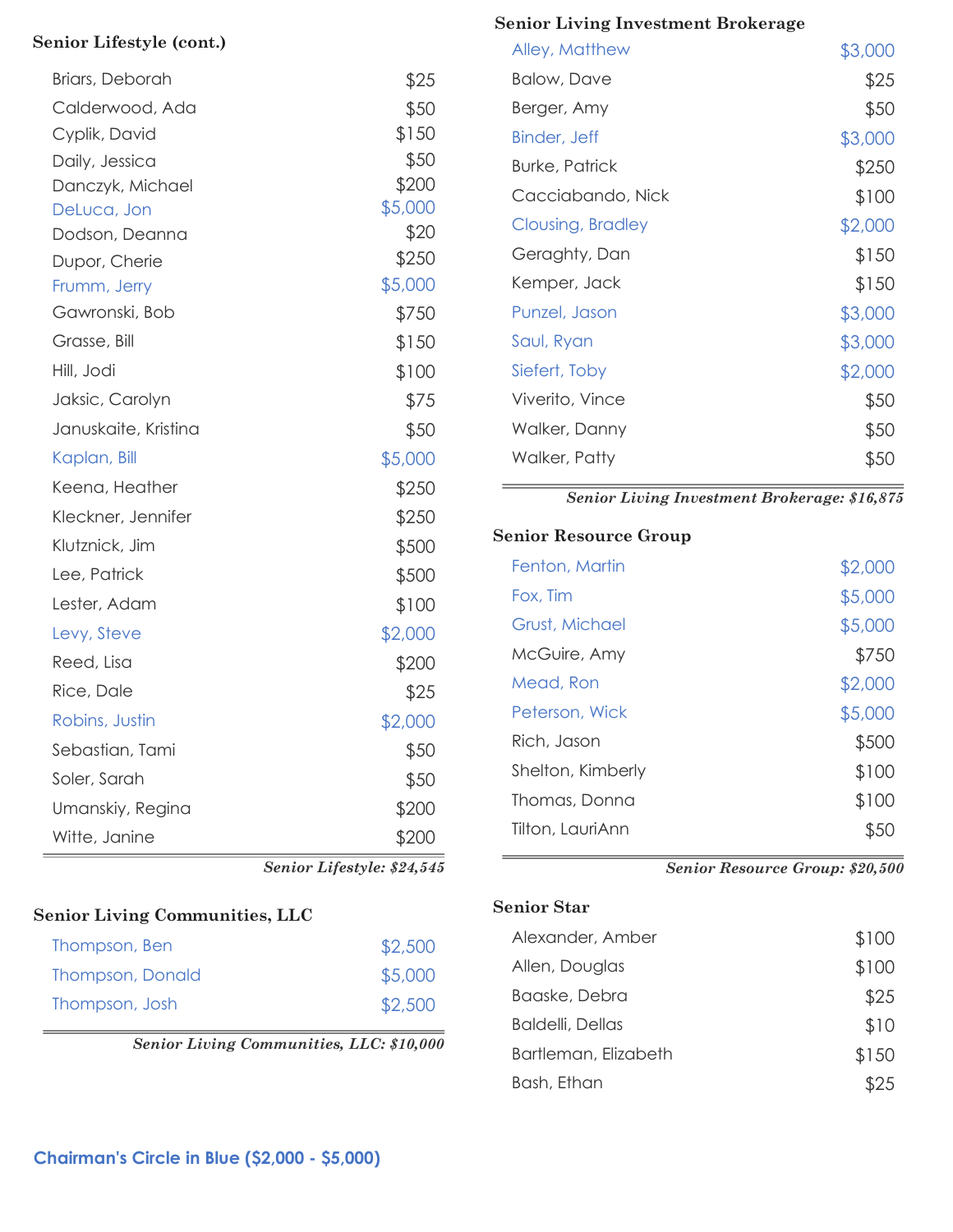| Senior Star (cont.)  |         |                           |         |
|----------------------|---------|---------------------------|---------|
| Bass, Janika         | \$50    | Huff, Bethany             | \$20    |
| Bennett, Shondel     | \$250   | Hughes, Shana             | \$60    |
| Betts, Shadoworee    | \$600   | Jackson, Letitia          | \$300   |
| Bilyeu, Jeanne       | \$10    | Keller, Ronald            | \$350   |
| <b>Blair, Chris</b>  | \$10    | Kelsay, Katherine         | \$70    |
| Boles, Kylie         | \$25    | Kester, Patricia          | \$120   |
| Boyd, Hope           | \$28    | Khampira, Jiriya          | \$39.98 |
| Bridgeman, Mark      | \$100   | Kintz, Kevin              | \$50    |
| Bryson, Kimberly     | \$10    | Kirk, James               | \$50    |
| Buchholz, Amanda     | \$10    | Kiser, Sarah              | \$10    |
| Cameron, Todd        | \$15    | Knight, Frank             | \$100   |
| Cappellano, Kara     | \$25    | Knoblett, Melissa         | \$50    |
| Clifton, Matthew     | \$1,000 | Kolar, David              | \$10    |
| Coberley, Robyn      | \$25    | LaFollette, Trisha        | \$150   |
| Constance, Jeremy    | \$20    | LeBuhn, Rhonda            | \$50    |
| DeCamp, Annette      | \$10    | Levan, Melissa            | \$100   |
| Dennis, Ericca       | \$50    | Liew, Alvin               | \$10    |
| Desper, Linda        | \$15    | Martinez, Annette         | \$150   |
| Dickenson, Elena     | \$5     | McBride, Pia              | \$600   |
| Dietz, Tina          | \$50    | McCallum Kelley, Dionicia | \$150   |
| Egloff, Rachael      | \$10    | McDowell, Brittnie        | \$10    |
| Flenker, Haley       | \$15    | Mitchell, Sherri          | \$10    |
| Ford, Steven         | \$25    | Mogus, Mark               | \$102   |
| Fowler, Robert       | \$10    | Moore, Sharon             | \$75    |
| Garner, Richard      | \$50    | Nichols, Denise           | \$50    |
| Gawthorp, Kevin      | \$25    | Nicol, Dionne             | \$75    |
| Gibson, Scott        | \$333   | Oliver, Rashaun           | \$100   |
| Goulet, Christina    | \$100   | Oliver, Sharon            | \$25    |
| Greene, Aaron        | \$5     | Payne, Shalonda           | \$50    |
| Griffin, Aaron       | \$25    | Reed, Tiffany             | \$25    |
| Hargett, Gordon      | \$105   | Reyes, Monica             | \$10    |
| Harris, Beth         | \$20    | Roark, Melissa            | \$10    |
| Hernandez, Taylor    | \$200   | Robertson, Mark           | \$500   |
| Hetherington, Janice | \$25    | Rodenbeck, Betsy          | \$25    |
| Hill, Jared          | \$10    | Rogers, Anja              | \$5,000 |
| Holsey, Teresa       | \$50    | Rosenberger, Madison      | \$15    |
| Holton, Kimberly     | \$20    | Ross-Plymire, Shannon     | \$10    |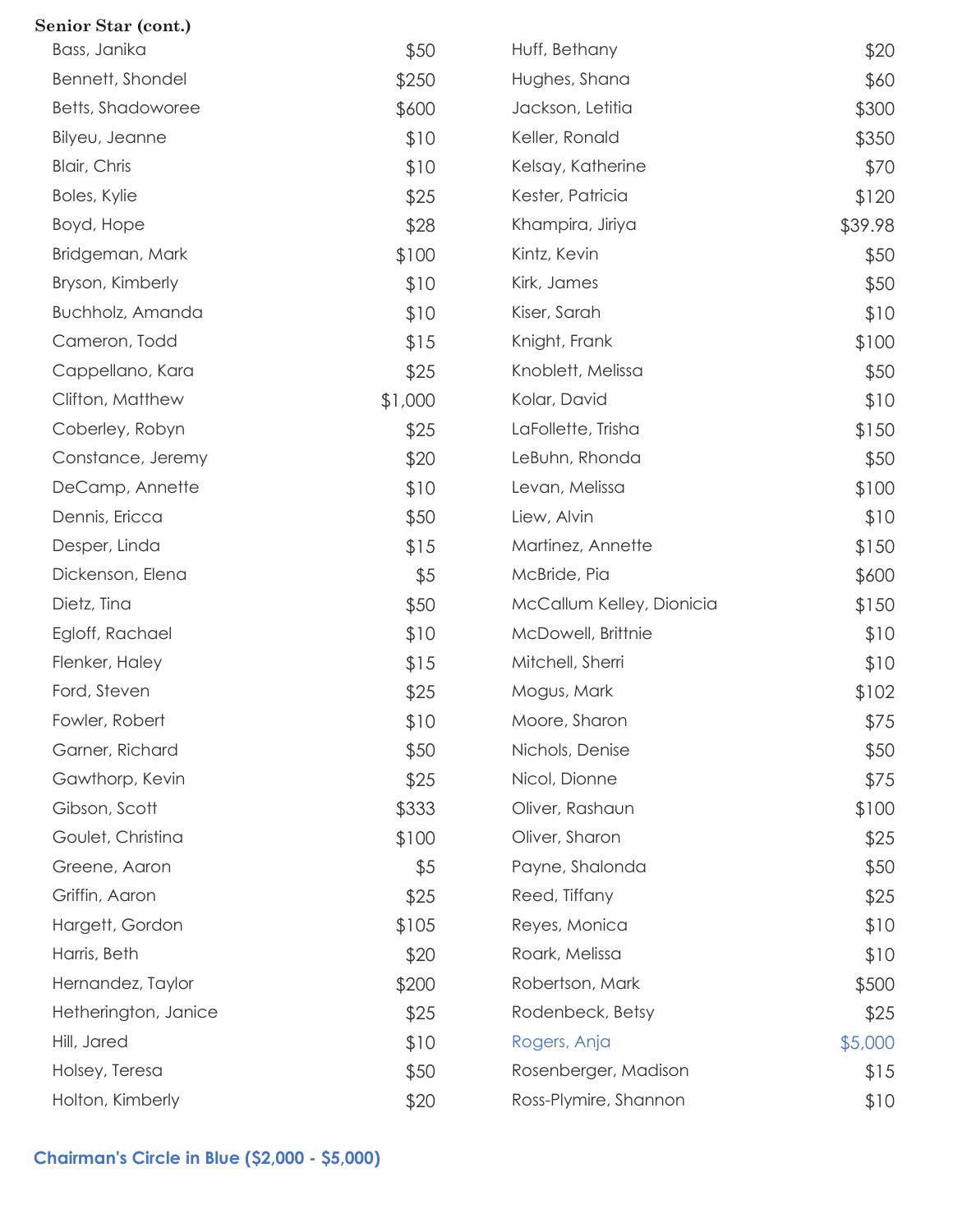| Senior Star (cont.)         |                               |
|-----------------------------|-------------------------------|
| Rufener, Marsha             | \$100                         |
| Sears, Gina                 | \$100                         |
| Shetina, Susan              | \$20                          |
| Shirley, Jaimie             | \$150                         |
| Sitrick, Trudy              | \$20                          |
| Sjoberg, Kennedy            | \$50                          |
| Snyder, Alexis              | \$100                         |
| Stanberry, Gwen             | \$25                          |
| Steberl, Edna               | \$25                          |
| Stones, Steven              | \$50                          |
| Thomas, Bill                | \$5,000                       |
| Thomas, Bob                 | \$5,000                       |
| Turner, Rose                | \$20                          |
| Warren, Roderick            | \$25                          |
| Way, Jordan                 | \$20                          |
| Webb, Michelle              | \$15                          |
| Wolf, Jazell                | \$105                         |
| Wood, Sheri                 | \$100                         |
| Wood, Traci                 | \$50                          |
|                             | Senior Star: \$23,253         |
| Sherpa CRM                  |                               |
| Smith, David                | \$5,000                       |
|                             | <b>Sherpa CRM: \$5,000</b>    |
| Silverado                   |                               |
| Shook, Loren                | \$3,000                       |
| <b>Sweetser, Christian</b>  | \$2,000                       |
|                             | Silverado: \$5,000            |
| <b>Solera Senior Living</b> |                               |
| Kaplan, Adam                | \$2,000                       |
|                             | Solera Senior Living: \$2,000 |
| Sun Health                  |                               |
| La Rue, Joe                 | \$3,500                       |
|                             |                               |

*Sun Health: \$3,500* 

| <b>Synovus Financial Corporation</b>          |                                  |
|-----------------------------------------------|----------------------------------|
| Duggan, Sarah                                 | \$2,500                          |
| <b>Synovus Financial Corporation: \$2,500</b> |                                  |
| The Arbor Company                             |                                  |
| Harper, Judd                                  | \$2,000                          |
|                                               | The Arbor Company: \$2,000       |
| The Vinca Group                               |                                  |
| Katz, Alice                                   | \$2,000                          |
|                                               | The Vinca Group: \$2,000         |
| The Weitz Company                             |                                  |
| Graeve, Larry                                 | \$100                            |
|                                               | The Weitz Company: \$100         |
| Touchmark                                     |                                  |
| <b>Breuer, Marcus</b>                         | \$2,500                          |
|                                               | Touchmark: \$2,500               |
| <b>Trilogy Health Services</b>                |                                  |
| <b>Bufford, Randy</b>                         | \$5,000                          |
|                                               | Trilogy Health Services: \$5,000 |
| <b>Validus Senior Living</b>                  |                                  |
| <b>Benjamin, Steve</b>                        | \$2,500                          |
| Hacker, Lindsey                               | \$2,500                          |
|                                               | Validus Senior Living: \$5,000   |
| <b>Ventas</b>                                 |                                  |
| Cobb, John                                    | \$3,000                          |
| Hutchens, Justin                              | \$3,000                          |
|                                               | Ventas: \$6,000                  |
| Walker & Dunlop                               |                                  |
| Ringwald, Jeff                                | \$2,000                          |
|                                               | Walker & Dunlop: \$2,000         |